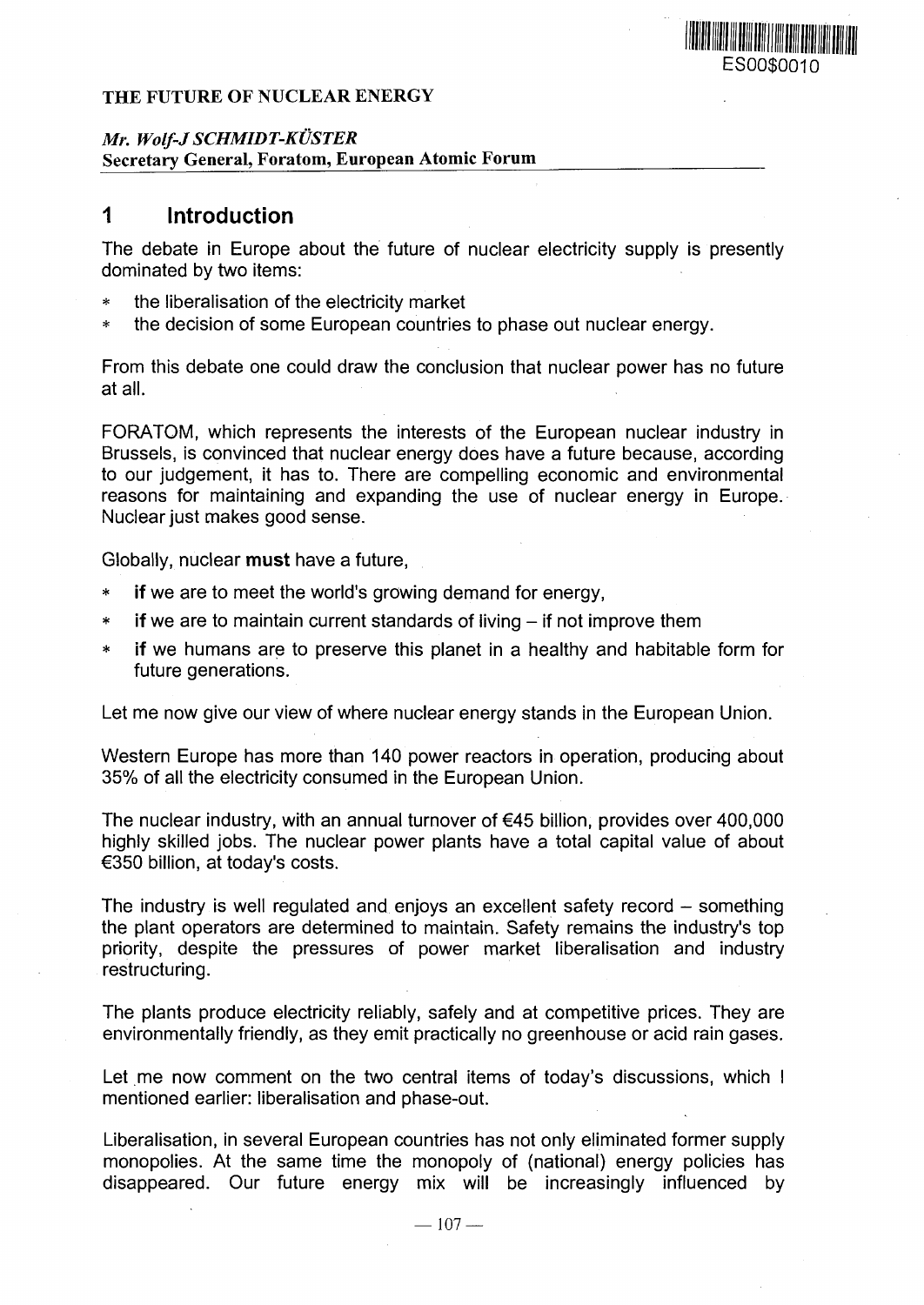technological and international market developments like the continuing "dash for gas". Despite the well-known fact that utilities in some countries are **still** confronted with government plans to phase-out nuclear energy, I believe that the viability of nuclear energy in the long run will rather depend on the competitiveness of nuclear energy compared to other options of electricity generation than on (changing) political tendencies in our respective countries.

#### $\overline{z}$ **Current Competitiveness of Nuclear Energy**

What is the role of nuclear energy in the liberalised markets of today?

In Germany, as an example, almost two years of competition have shown that nuclear continues to be the most important pillar of electricity generation, despite the radically changed conditions of an electricity market that was 100% liberalised overnight without any intervening deadlines,

Recent figures, published only two weeks ago, indicate that German NPPs in fact increased their electricity production by 5% in 1999 (189 TWh in 1999, compared to 181 TWh in 1998). The share of nuclear energy in public electricity supply amounted to 34% in 1999, compared to 33% in 1998.

Obviously, the prophecies of the opponents of nuclear power were wrong. A market driven phase-out of nuclear is currently not feasible. On the contrary, the liberalisation of electricity markets seems to increase the use of NPPs, if you look at countries like the US or Great Britain.

#### What makes existing NPPs so profitable and therefore competitive?

The key factor is certainly the amount and structure of their costs. About threequarters of the entire costs fali in fixed capital investment and only one quarter in variable costs, which primarily means fuel expenditures. If you look at gas-fired plants, this ratio is exactly the reverse. However, the important thing is that fixed costs do not affect the competitiveness of existing plants once the capital investments have been amortised.

in other words, power generation costs arise largely from low variable costs, which give Germany's nuclear power plants an excellent market position -- even compared to modern "combined-cycle" power plants.

To give some details:

High availability rates allow for large electricity generation at low expenditure. Since the early 1980s, Germany's nuclear power plants have regularly led the IAEA 'top ten' list of NPPs with the highest power generation and availability rates in the world. (In 1998, the Grohnde NPP topped the list at 11.8 billion kWh,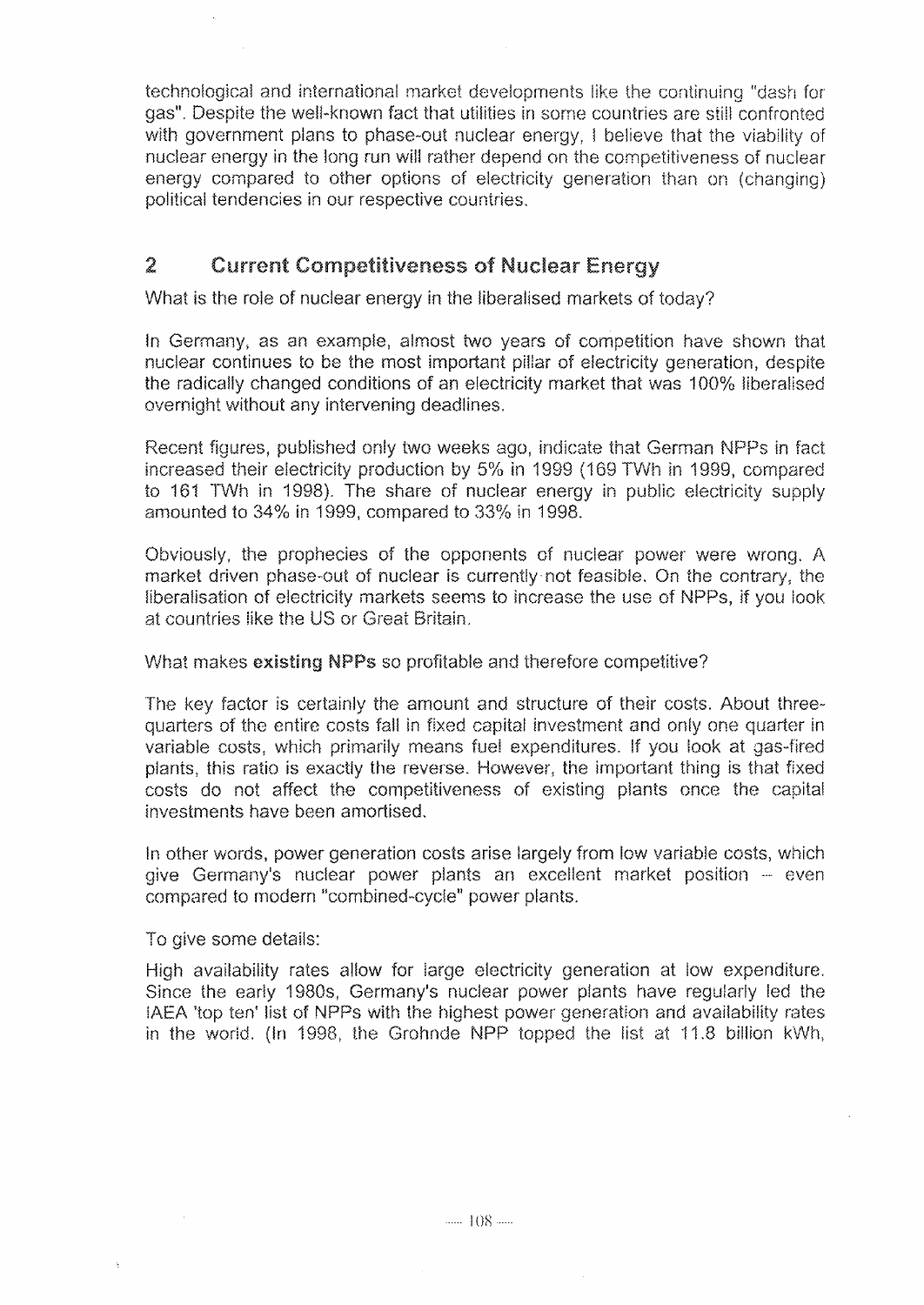followed, from third to sixth place, by lsar-2, Emsland, Neckar-2 and Philippsburg-2).

Based on annual utilisation periods from 6,000 to 8,000 hours, the average power generation costs of our **existing** NPPs (investments in them already paid off) lie between 1.9 and 1.5 € cents per kWh, taking into account all back-end expenses, including reprocessing of spent fuel rods, final storage of radioactive waste, and plant decommissioning and dismantling. Electricity generation in **new** gas-fired base-load plants costs 2.6 € cents per kWh at 6,000 h/a and 2.5 € cents per kWh at 8,000 h/a.

In other words, nuclear energy is about  $0.8 \epsilon$  cents per kWh cheaper than power from modern gas plants  $-$  a saving of some 50%.

Obviously, there is no need to worry about the economic viability of most existing NPPs. If we look at possible **new** NPPs, however, the situation is different. With respect to the future construction of new NPPs, there are two issues that I would like to look at a bit closer.

The competitive edge of most existing NPPs derives from low and long-term calculable generation costs. However, as long as NPPs are not amortised, high capital costs and long construction times are a disadvantage compared to other generation options, particularly the gas-fired "combined cycle" plants, which I have mentioned already.

Within a liberalised market, any new generation of reactors has to ensure absolute profitability in comparison with conventional power plants. The challenge is to reduce capital costs considerably.

The European Pressurised Water Reactor, the EPR, follows this path. With a capacity of 1756 MWe, the EPR would reduce specific investment costs to less than  $\epsilon$  1,380/kW. This would be a reduction of about one third compared to those NPPs that were built in the late 1980s. The EPR could produce electricity at generation costs of about 2.6 € cents, making the reactor competitive with all other base-load options, including gas-fired "combined cycle" power plants.

The nuclear industry, therefore, makes a valuable contribution towards achieving Western Europe's economic, energy supply and environmental objectives.

## **3 Phase-out Policies**

My second item, you will recall, is the current talk in certain quarters of a nuclear phase-out. In any debate about such a course of action, the economic and environmental effects of plant closures must be given full and careful consideration.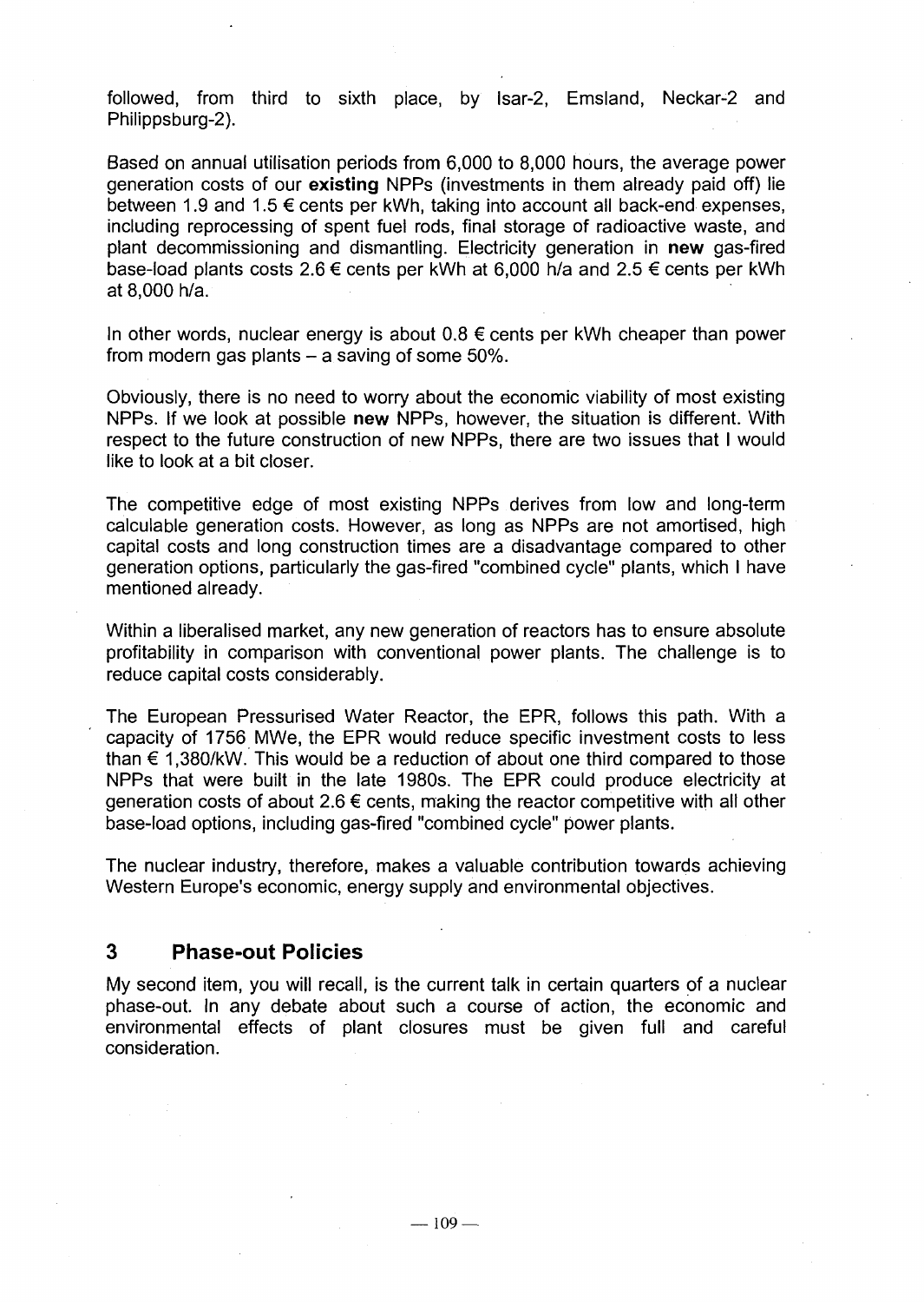The discussion should be based on fact, rather than emotion, and should take into account current public opinion and the needs of future generations.

Phase-out policies have been adopted in certain West European countries for purely political reasons. The decisions involved have not been based on safety, environmental or economic arguments, and are - contrary to what many politicians often claim - out of line with public opinion, according to recent polls.

Phasing out nuclear will have a negative economic impact at different geographical levels - local, national, regional and global. Industrial competitiveness will suffer as we!!.

At local level, nuclear power plants perform a dual role. They not only produce power for the grid; they also serve as a powerhouse for the local economy concerned. In many places, they provide the main economic base for whole communities, communities that have grown around them right from the initial construction phase. The new plants have brought with them two important spin-offs - a boost for the local economy and other valuable benefits, such as better housing, schools and leisure facilities.

Take the plants away, and you undermine the foundations of those communities. You even run the risk of turning once-thriving localities into depressed 'ghost towns'. If plants close, people once employed there will move away to seek work elsewhere. The lucky ones will find alternative employment, but the less fortunate may be forced to stay where they are, without work and adding to the social and economic disintegration already triggered by the. closure. In certain areas, the presence of nuclear power plants has actually managed to keep communities together, acting as an economic incentive for people to stay in their home districts rather than join the drift to the big cities in search of a better life.

It is a well-known fact that support for nuclear power is significantly higher in the vicinity of nuclear plants than in areas with no such installations. This shows that at least those people living closest to the plants are fully aware of the value of those installations,

At national level, it is important that countries have appropriate energy strategies that reflect both their natural resources and their energy needs. The reduced reliance on fossil fuels  $-$  offered by nuclear energy  $-$  means increased energy independence and greater diversity and stability in energy supply. With nuclear energy, countries are less likely to be affected by sudden rises in fossil fuel prices and fuel supply shortages.

Plant closures would cast a grim shadow not only at local and national level. At the European regional level, any future decline in the contribution of nuclear energy to Europe's energy supply wili have serious implications for strategic energy policy and environmental targets. The EU currently depends on external sources for 50%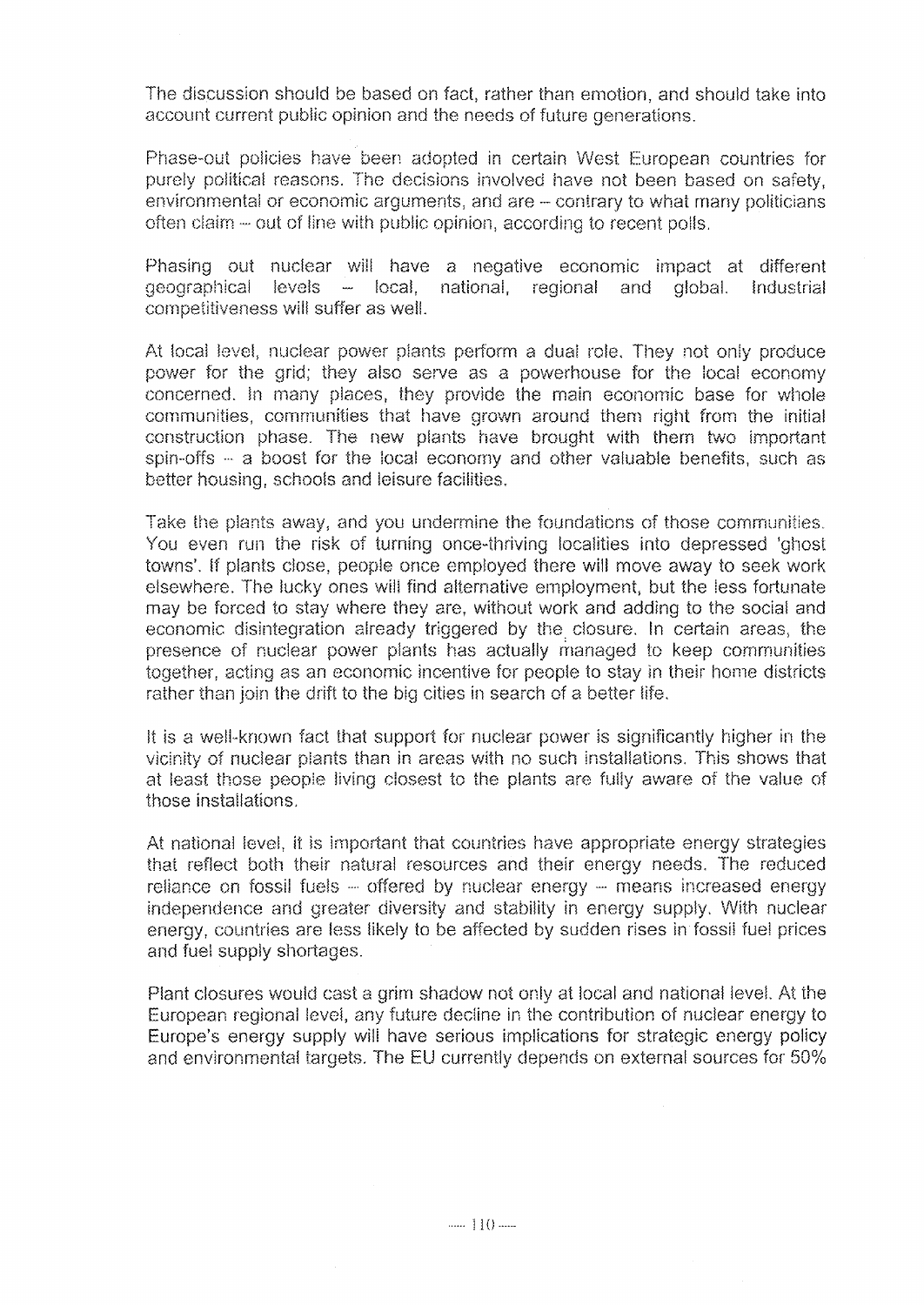of its energy supply, and this figure is expected to rise to 70% by 2002. With reduced reliance on nuclear, that percentage would increase still further, and the EU would find it all the more difficult to meet its Kyoto commitments.

Events in Sweden and Germany have shown that a phase-out is no easy matter. There is the issue of compensation to be addressed, along with a range of legal and commercial questions previously unforeseen and unanswered.

Nuclear energy is the only large-scale non-fossil energy source capable of expansion. If it were to go into decline, what would be the feasible alternatives? The potential for expanding hydro is limited. The nuclear industry supports the use of renewables, but the amount of power these sources can provide is extremely limited, compared to nuclear energy.

The fossil resources of our earth are finite and should be conserved, as they have important industrial uses other than power generation. On the other hand, uranium, which is used as nuclear fuel, is available from a variety of sources world-wide. In general, it can only be used intelligently as the fuel needed for the production of nuclear electricity.

One of the key factors holding back the further development of nuclear power in Europe is today's abundant supply of gas at attractive prices. But these conditions will not prevail forever.

For the moment, gas is the preferred short-term option, but in the long-term, the winners in the energy game will be those who take the long-term view, those who see the long-term role of nuclear energy and its potential.

In October 1998, the Nuclear Energy Agency, NEA, and the International Energy Agency, IEA, of the OECD, issued some key predictions for the period 2005-2010. Their study forecast that nuclear would remain economically competitive with fossil fuel generation, except in areas where there was direct access to low-cost fossil fuels.

Let us now look at today's global energy supply situation and at what the future holds from an environmental viewpoint.

Today, more than 2 billion people have no access to electricity. This figure represents one-third of the world's population.

World energy demand will continue to grow as populations increase and countries undergo industrial development and expansion.

To meet these increasing demands, and to improve living standards for future generations, there will need to be large increases in electricity generation. Such

 $\sqrt{2}$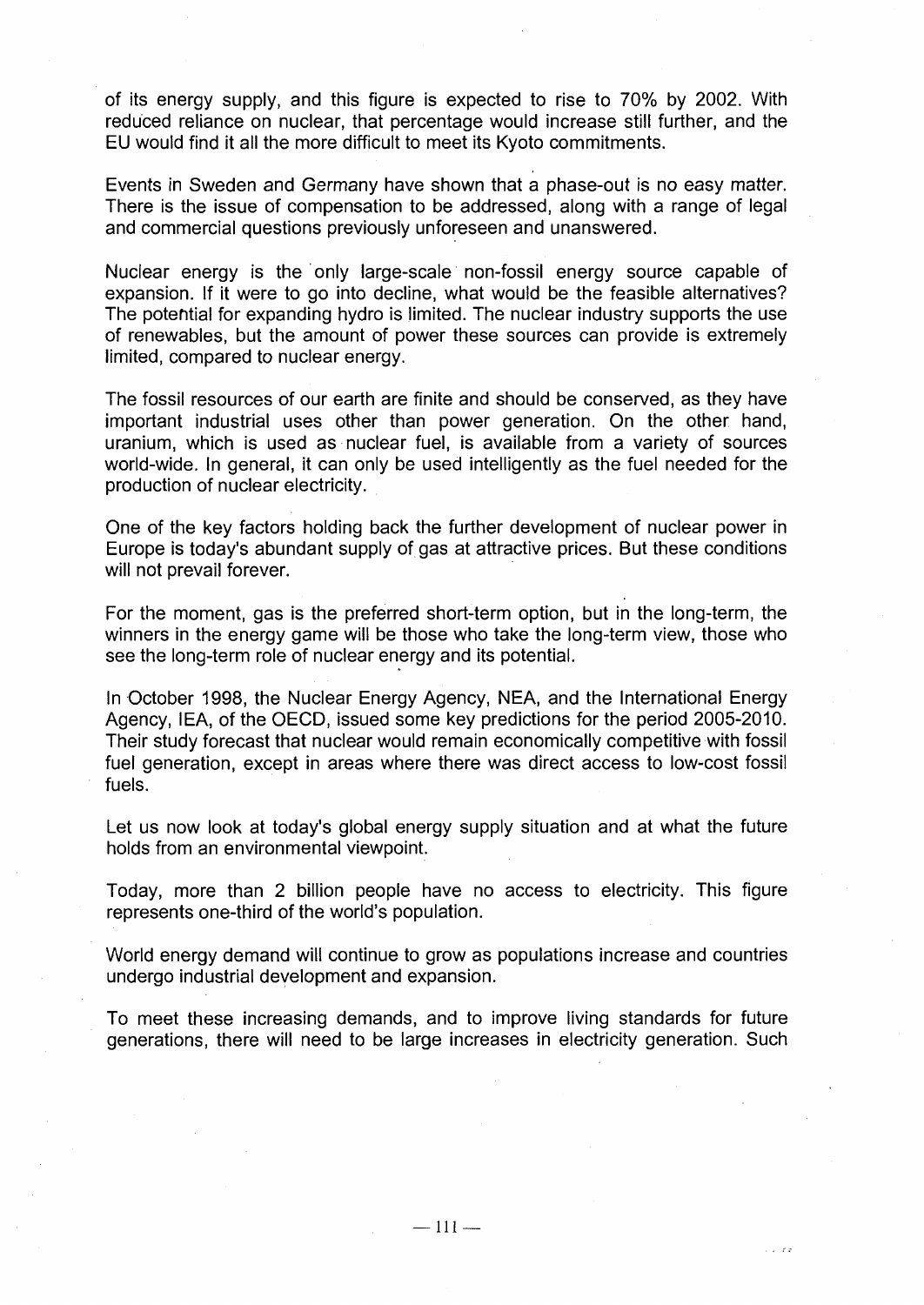increases must be achieved in a sustainable way that has the lowest possible environmental impact.

#### 4 **Environmental Impact**

Another important issue is the possibility of man-made climate change, caused by the emission of greenhouse gases. The Kyoto Protocol calis for the promotion of CO<sub>2</sub> avoidance technology and of advanced, innovative and environmentally sound technologies. Nuclear energy is one of those technologies, generating about 16% of the world's electricity and thereby avoiding each year the release of some 1.8 billion tonnes of CO<sub>2</sub> world-wide.

In Europe alone, climate-friendly nuclear electricity saves the emission of about 800 million tonnes of  $CO<sub>2</sub>$  a year. To make an equivalent saving, 200 million cars would have to be taken off the roads, which represents practically the whole private fleet of motor cars,

 $CO<sub>2</sub>$  emissions can be further avoided by adding new nuclear capacity, upgrading existing nuclear plants and extending their operating lives.

Proposals for energy taxes, hitting every form of electricity generation, represent a missed opportunity. Any such tax should focus primarily on cutting  $CO<sub>2</sub>$  emissions, not reducing energy use. Unlike power plants that burn fossil fuels, nuclear stations do not pollute the atmosphere. What comes from the cooling towers of nuclear power plants is simply steam. Therefore, there is no logical reason to impose a tax designed for environmental protection on power generation sources that do not damage the atmosphere, It makes no sense at all to discriminate against an energy source that is actually helping to curb  $CO<sub>2</sub>$  emissions. Indeed, the reverse should be the case. The clean air benefits of nuclear, and other sources, should be properly recognised, and this should be reflected in any new taxation structure.

Nuclear energy is a competitive solution especially when the global costs to society are taken into account. In a world increasingly concerned about global warming, nuclear energy remains one viable and economic option. All forms of energy and all technologies are necessary for giobai sustainable development. All forms of energy are required for mankind to continue to advance economically, and all options must be used so that mankind can start making this world a better place to live in.

Still looking ahead, many of Europe's nuclear plants - still only halfway through their operating lives - will need to be replaced in the next 20 years. In view of this, the nuclear energy option should be kept open and nuclear expertise should be maintained, in order to:

- achieve a rational and sustainable energy mix
- $*$  help cut  $CO<sub>2</sub>$  emissions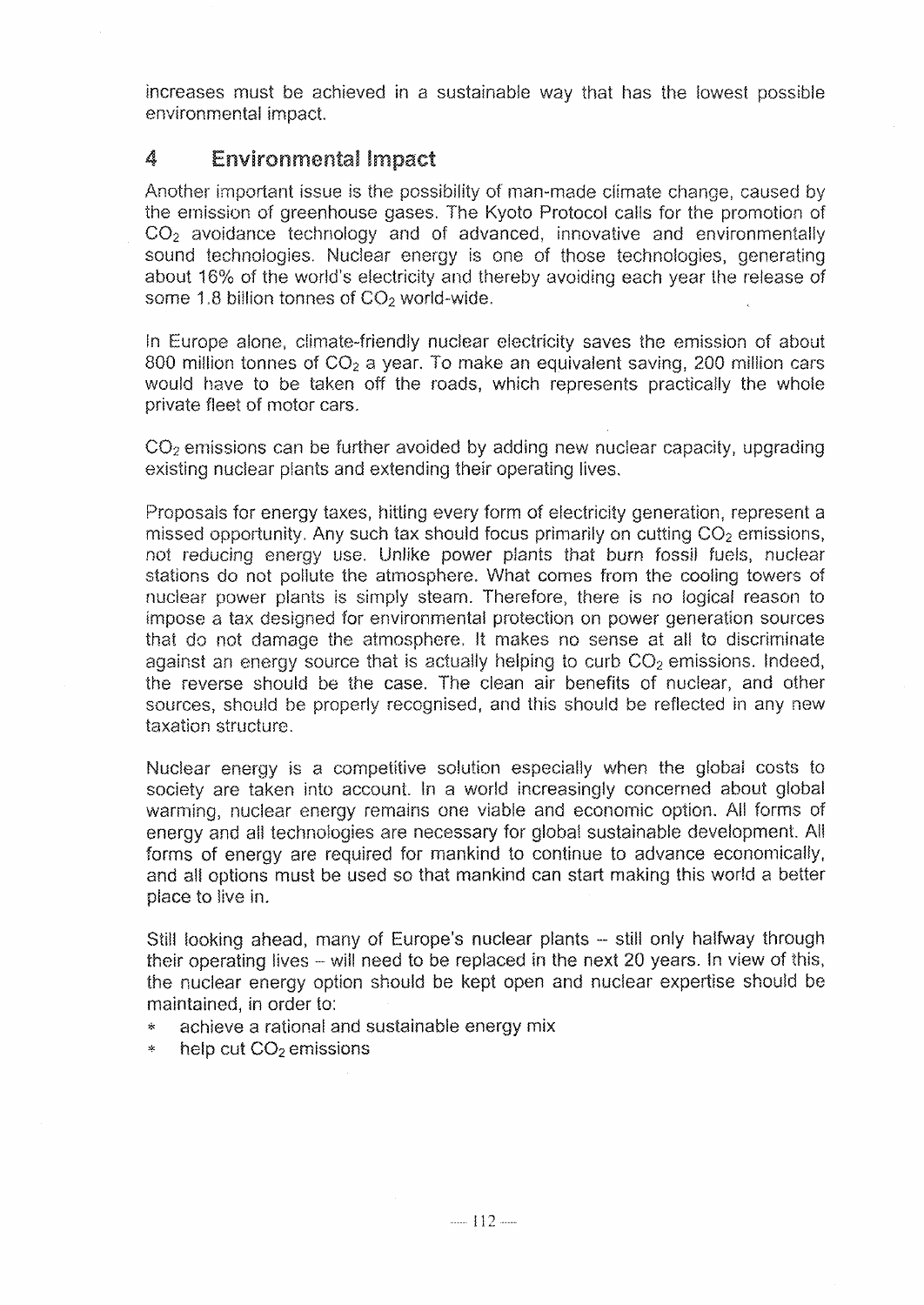- promote economic development
- protect jobs and ensure the industry's continued success on global markets.

Cost comparisons usually ignore the impact on the environment. If "external costs" - defined by the adverse impact on climate and human health and based on lifecycle analyses  $-$  were taken into account, the competitive edge of nuclear would of course be very obvious. A research study carried within the framework of the European Commission's "ExternE Project" comes to the following conclusions:

- \* The experts calculate the costs of a modern **hard-coal power plant,** with a nominal performance capacity of 600 MW and a utilisation period of 6,500 h/a, at 1.0 to  $5.2 \in \text{cents}$  per kWh.
- \* For a **lignite power plant** (800 MW, 6,500 h/a), the costs lie between 1.1 and  $6.4 \in \text{cents}$  per kWh.
- \* For a **gas-fired combined-cycle power plant** (800 MW, 6,500 h/a), the figures lie between 0.4 and 1.9  $\epsilon$  cents per kWh.
- The external costs for **nuclear power plants** are noticeably lower than those for conventional thermal plants, ranging between 0.1 and 0.7  $\epsilon$  cents per kWh. The external costs of NPPs thus lie within the range of costs for power plants based on renewable energy resources like solar and wind.

The most promising way to internalise environmental and health costs, or capitalise on the environmental benefits of nuclear, would be to integrate nuclear power within the Flexible Mechanisms of the Kyoto Protocol, Emissions Trading, Joint implementation and the Clean Development Mechanism, CDM.

- Within the concept of emissions trading, both new NPPs as well as upgrades of existing NPPs should be given emissions reduction credits.
- Additional nuclear capacities should be eligible within the concepts of Joint Implementation and Emissions Trading.

# **5 Conclusion**

Europe is one of the world leaders in nuclear technology advancement. The development of spent fuel reprocessing is but one example of this. This process continues today with the development by France and Germany of the European Pressurised-Water Reactor. Nuclear research and development work is continuing in Europe, and must be continued in the future, if Europe is to retain its world leadership position in the technological field and on the commercial front.

If we look at the benefits, which nuclear energy has to offer, in economic and environmental terms, I support the view that nuclear is an energy source whose time has come again. This is not some fanciful notion or wishful thinking. There is clear evidence of greater long-term reliance on nuclear energy. Perhaps we do not see